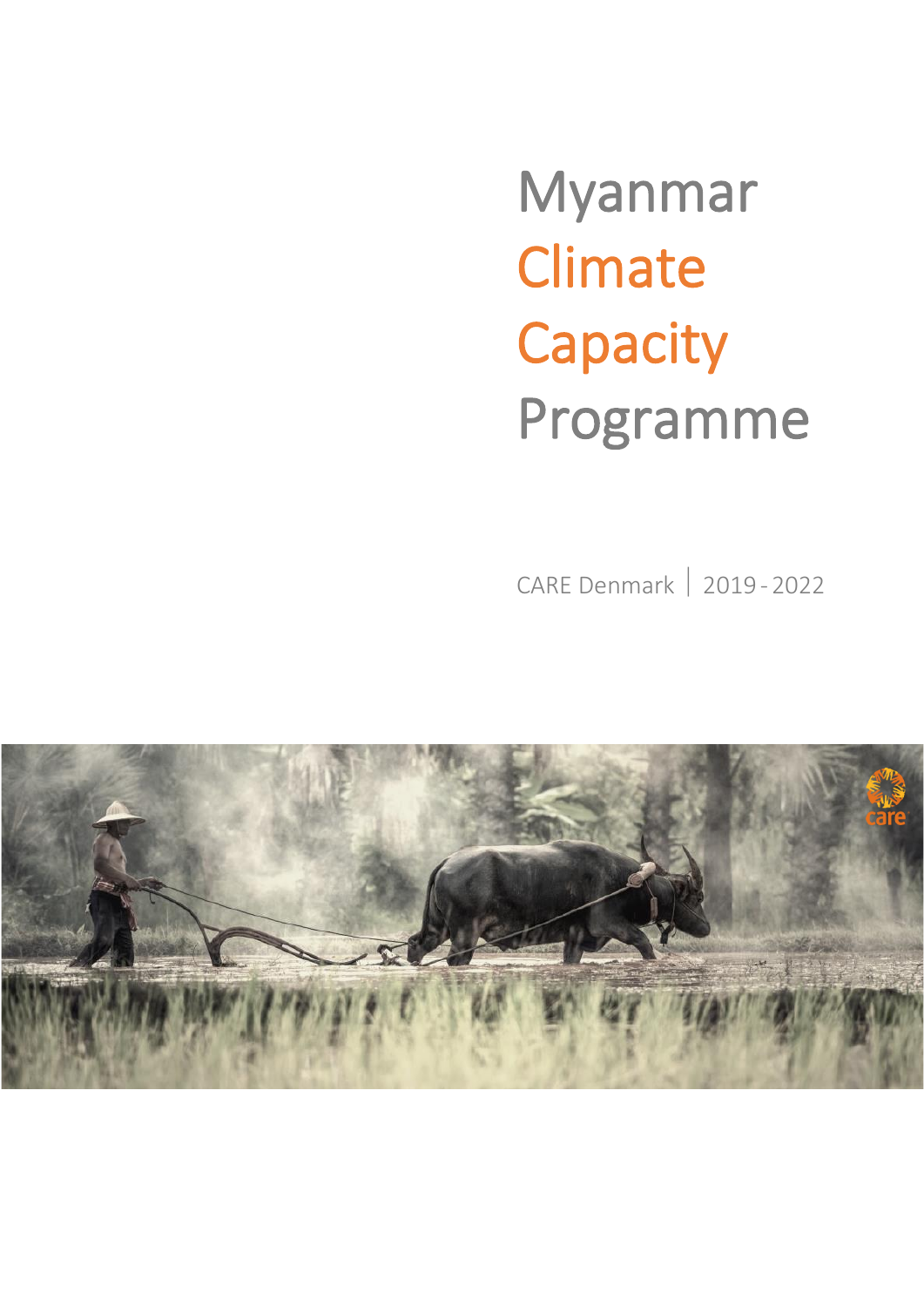### Content

ACCRONYMS & ABBREVIATIONS 3

SUMMARY 4

- 1. CONTEXT ANALYSIS 5
- 2. RATIONALE 7
- 3. PROGRAMME OBJECTIVE 7
- 4. THEORY OF CHANGE 8
- 5. PARTNERSHIPS 11
- 6. APPROACH 12
- 7. IMPACT GROUPS 14
- 8. LOCAL TO GLOBAL ADVOCACY 14
- 9. LINK TO THE SDGS 14
- 10. GENDER EQUALITY & SOCIAL INCLUSION 15
- 11. SUSTAINABILITY 15
- 12. SUSTAINABILITY 15

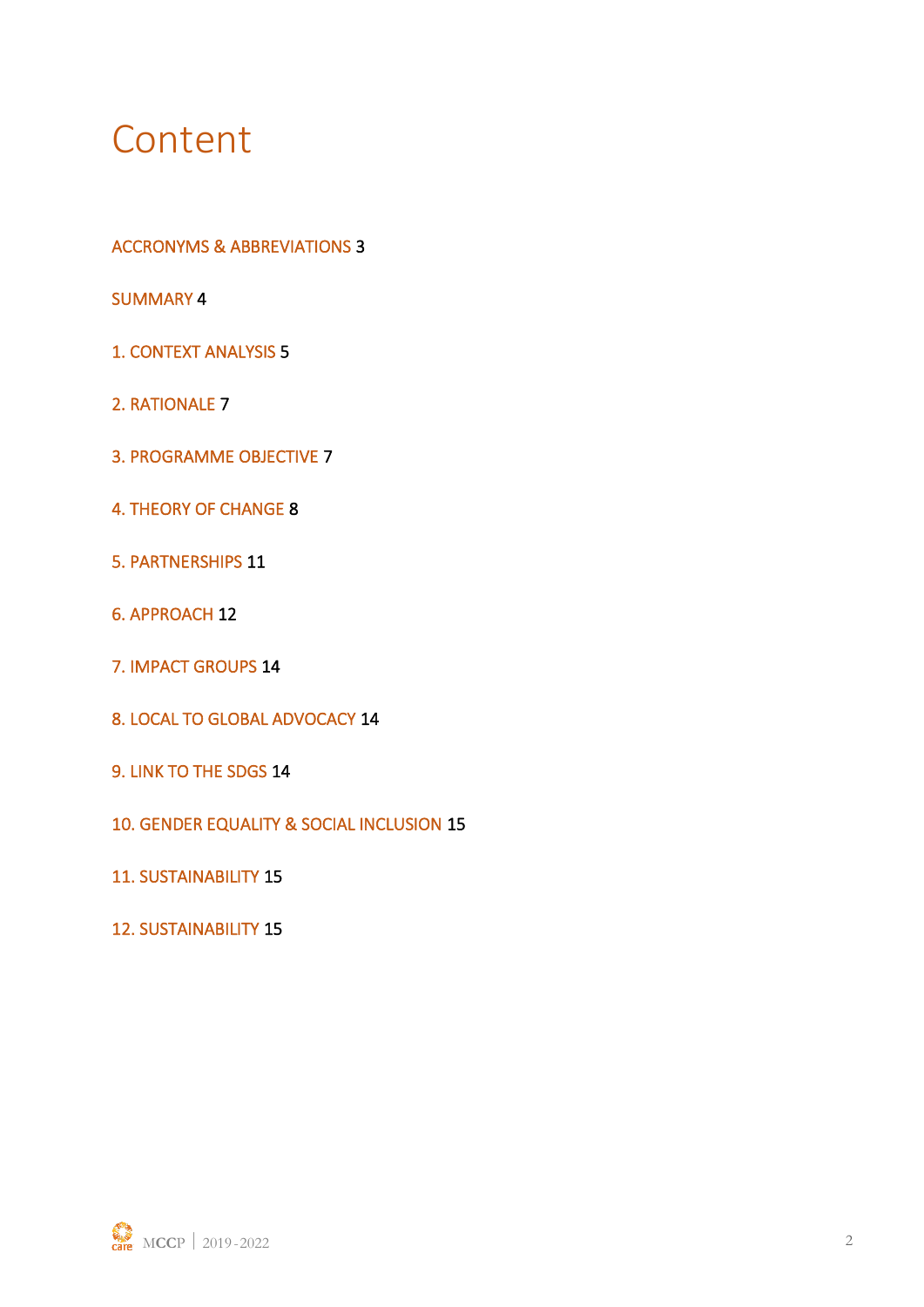# Accronyms & Abbreviations

| <b>CBA</b>      | Community-Based Adaptation                                |
|-----------------|-----------------------------------------------------------|
| <b>CBO</b>      | Community-Based Organisation                              |
| <b>CDK</b>      | <b>CARE Denmark</b>                                       |
| <b>CMM</b>      | <b>CARE Myanmar</b>                                       |
| <b>CSO</b>      | Civil Society Organisation                                |
| <b>CCRP</b>     | CARE Climate Change & Resilience Platform                 |
| <b>CLAR</b>     | CARE Climate Learning & Advocacy for Resilience programme |
| <b>CVCA</b>     | Community Vulnerability & Capacity Assessments            |
| <b>G-CCAP</b>   | <b>Gendered Community Adaptation Action Plan</b>          |
| <b>GoUM</b>     | Government of the Union of Myanmar                        |
| <b>IFAD</b>     | International Fund for Agricultural Development           |
| <b>INDCs</b>    | Intended Nationally Determined Contributions              |
| <b>LIFT</b>     | Livelihoods & Food Security Trust Fund                    |
| <b>MoFA Lux</b> | Ministry of Foreign Affairs of Luxembourg                 |
| <b>NSFSP</b>    | Northern Shan Food Security Project                       |
| <b>MCCP</b>     | Myanmar Climate Capacity Programme                        |
| <b>SDG</b>      | Sustainable Development Goal                              |
| <b>VSLA</b>     | Village Savings & Loans Associations                      |
| <b>WSAP</b>     | Western States Agribusiness Project                       |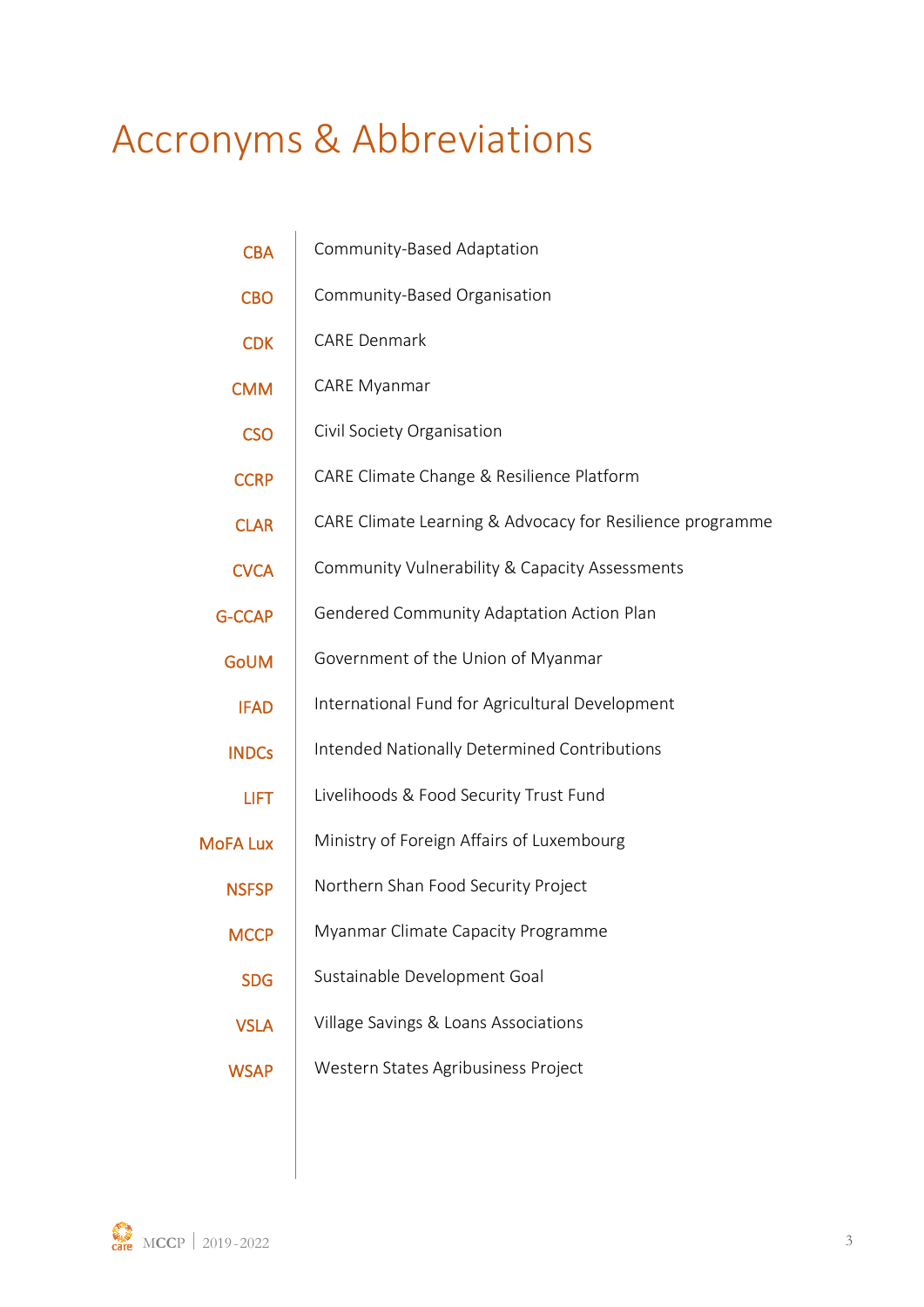

### Summary

The Myanmar Climate Capacity Programme (MCCP 2019-2022) is implemented jointly by CARE Denmark (CDK) and CARE International in Myanmar (CMM), with support from Danida.

The programme supports CMM and partners in strengthening organisational capacities for climate resilience programming in four interrelated and mutually complementary outcome areas:

- 1. Strengthening technical skills.
- 2. Generating evidence and learning on climate resilience.
- 3. Integrating best practiceinto existing and new projects.
- 4. Inspiring civil society and influencing Government action.

In a longer-term, the improved capacity of CMM and partners will impact directly on women and girls in remote, rural areas by increasing their resilience to conflict, disaster and conflict.

The MCCP is an iterative programme whereby CMM and partners incrementally deepen trust, cooperation and learning.

By the end of the programme, it is our expectation that CMM is recognised as a significant player in the Myanmar climate resilience space, and on track to becoming a thought leader on gender transformational approches to climate resilience – especially community-based climate adaptation which has not received deserved attention from civil society in Myanmar.

The four-year MCCP starts includes a six-month inception phase during which CMM formalise civil society partnerships, identify the most effective civil society spaces for influencing, formalise the programme (annual plan, budget, results framework, monitoring framwork) and prepare for aclimate learning pilot project in Lashio Township, northern Shan State.

By end of the inception phase, the present programme strategy is updated to reflect the learning and strategic choice made.

The strategy document will be continuously updated to reflect the changing local context(s), risks and opportunities on which the programme depends to be as successful as we expect.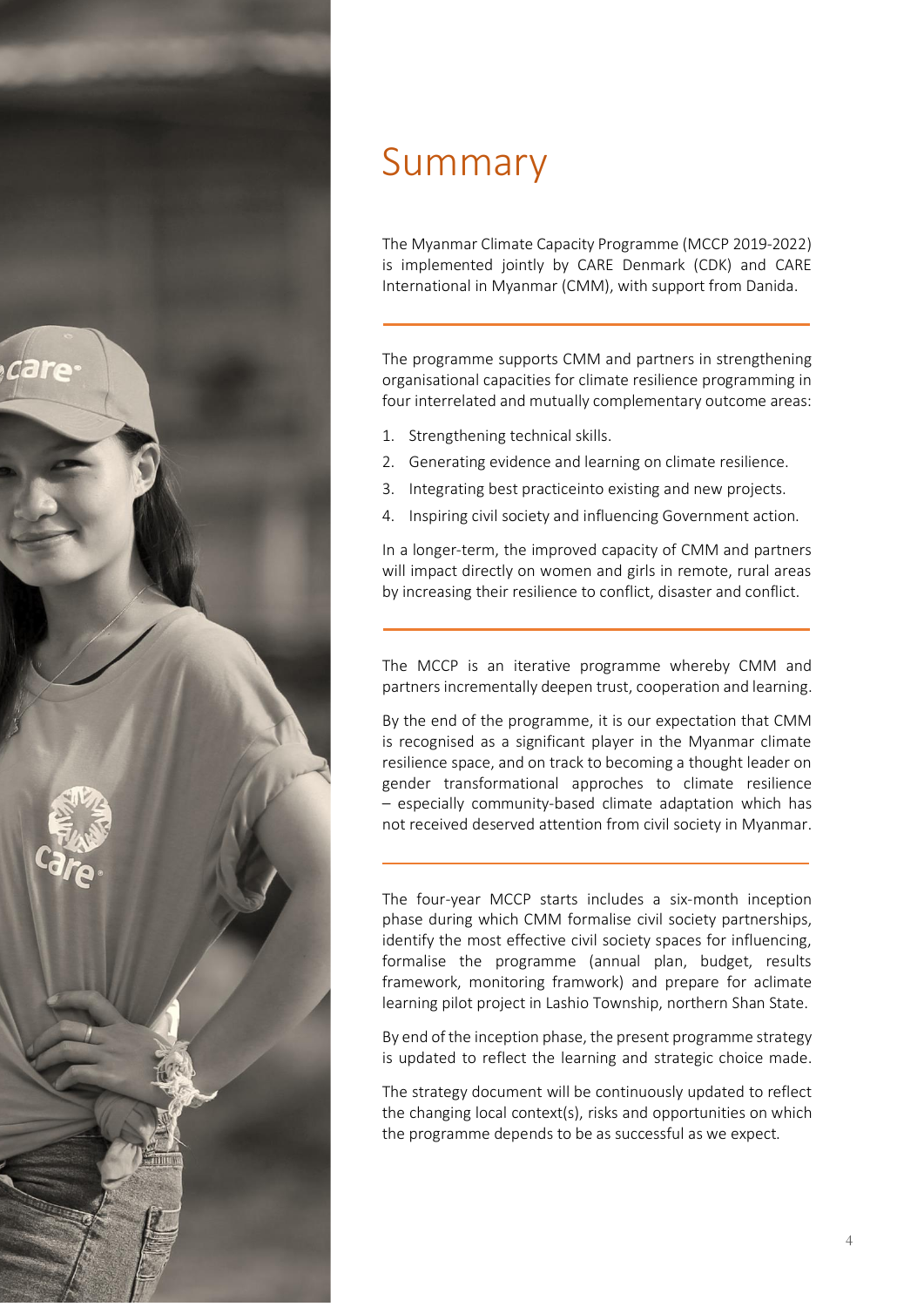# 1. Context Analysis

Having embarked on a comprehensive but fragile transition process towards increased democracy in Myanmar, the past years have shown that the process in no way is linear and that the final outcome still is highly unpredictable. With the military dominating all of societal development, the democratically elected government has to walk a tightrobe. The relationship and the power balance between the civil government and the military have fluctuated, and it is likely that the relationship will further deteriorate in the run-up to the election late 2020. The armed forces are constitutionally secured either direct control or in reality veto power over core policy areas including constitutional amendments. Significant development in the direction of increased civilian control has occurred recently, including the shift to civilian control of the powerful Government Administration Department, and increased autonomy of regulatory bodies such as the Central Bank.

The policy agenda of Aung San Suu Kyi's National League for Democracy government is articulated around the adoption of an open market economy; improvement of socio-economic conditions and reduction of rural-urban gaps; protection of social and economic rights; delivery of basic services; and ensuring government's accountability, responsiveness and inclusiveness. The lack of public sector capacity to implement policy decisions has been a major constraint to these reforms. The crisis in Rakhine and the international pressure has lead to a decrease in the rate of Foreign Direct Investment, and increased political and economic influence of China.

The political environment remains controlled and government commitment towards civil society dialogue remain limited. There has however been a trend towards increased political freedoms. Notably, censorship laws were amended, and there are few formal restrictions on civil society activity although government exerts control in the granting of Memoranda of Understanding, which is subject to rigid assessments of CSO applicants' alignment with government plans and priorities.

The peace negotiations with ethnic armed organisations that remain outside of the umbrella of the National Ceasefire Agreement largely stalled for the past year. Humanitarian needs have significantly increased meanwhile, with the most urgent stemming from violence and displacement in Rakhine.

Climate change & vulnerabilities. Over the past six decades, Myanmar has seen the climate changing, including increased mean temperatures, increased rainfall in most areas and late onset and early termination of the south-west Monsoon. Myanmar is highly vulnerable to climate change, especially extreme weather events. The 2019 Global Climate Risk places Myanmar as the third most affected country by climate change over the past 20 years, significantly natural disasters such as the 2008 Cyclone Nargies.<sup>1</sup> However, slow-onset disasters also affect the majority of the population whose livelihoods depend directly on natural resources, such as rain-fed agriculture, fishery and forsatry.

Impacts vary across agro-ecological zones and populations. Resilience to extreme weather events depends on the capacity to cope with and recover from disaster, but social vulnerabilities such as gender inequality and ethno-religious discrimination underpin and enhance vulnerability. This means that, even if the delta plains and coast are highly exposed to extreme weather events (such as cyclones,

<sup>1</sup> [German Watch \(2019\): Global Climate Risk Index.](https://www.germanwatch.org/sites/germanwatch.org/files/Global%20Climate%20Risk%20Index%202019_2.pdf)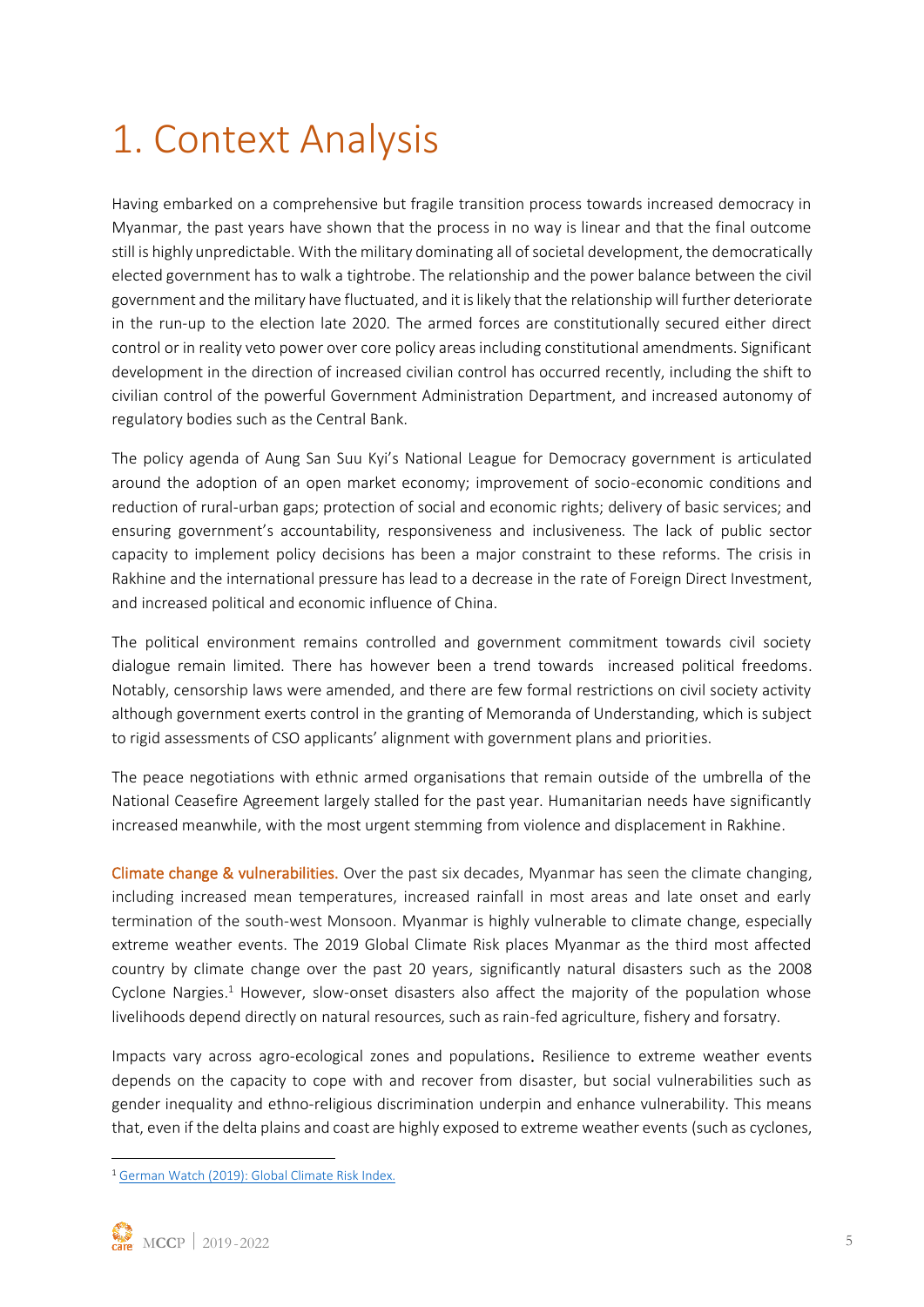heavy rain, storm surges, sea level rises and salination), areas less exposed to risks of extreme weather face risks such as conflicts or markets price volatilities which further undermines local climate resilience.

In response to the climate crisis of Myanmar, INGOs have focused on humanitarian response and disaster risk reduction. Longer-term, livelihoods-focused adaptation and resilience building has beeb very limited. The government and international development assistance have responded to the climate crisis with infrastructure, technology transfer and Union level policy development, with communitybased, livelihoods-focused approaches receiving limited attention.

The Government of the Union of Myanmar is not responding effectively to the climate crisis. Donors supported the development of a national climate change policy framework<sup>2</sup> and cross-ministerial coordination mechanisms, but government decision-making remains centralized. State/township departments have close to no flexibikuty in responding to local needs and demands, and limited capaciy to plan against local climate risks. In addition, the capacity of Ministry of Natural Resources and Environmental Conservation is highly constrained by competing donor demands. Filling this vacuum, INGOs have made few, worthwhile strides towards strengthening community-based climate resilience, but largely focused on disaster risk reduction in line with donors concentrating their support to cyclone preparedness and response in the delta plains and coastal strip. While necessary, it comes at the expense of adaptation programming, especially in mountainous/hilly agro-ecological zones such as Chin and Shan States where conflict dynamics and operational costs further disincentivised adaptation work.

The civil society landscape is mainly made up of grassroot organisations, often faith-based or ethnicityoriented self-help groups which are particularly important to conflict areas where the State and other development actors are often absent. During the 2007 Saffron Revolution, many activist organisations and networks also formed, but civil society groups only began formalizing as of 2015, often with support from the international development community. Myanmar civil society remains weak, with the exception of the "big 5" local CSOs, such as Metta Development Foundation and Network Activities Group who have the size and capacity to attract funding and impact at scale. Local CSOs remain highly dependent on "projectized" development funding, and often operate as implementing partners for INGOs rather than advancing own agendas. They tend to be characterised by little technical specialization, low organisational capacity, weak governance structures and focused on basic services delivery rather than influencing government policy processes.

The CSO environment is somewhat enabling. Self-censorship remains widespread among both Myanmar and INGOs, but the environment saw notable improvements since 2011. Myanmar civil society however remains fragmented. There are very few examples of vertical networking between the Yangon-based networks that emerged over the past few years and their local constituencies. When a local membership exists, it tends to be inactive except from one-off events. This isolates CSOs across the remote areas where needs for learning and influencing opportunities are greatest.

Myanmar's civil society organisations largely emerged from the response to Cyclone Nargis, and international funding continues to follow the wake of natural calamities. "Boom & burst" cycles of funding tend to drive the sector. Not surprisingly, disaster risk reduction has become the dominant

<sup>2</sup> The most important policies are the Myanmar Sustainable Development Plan 2018-2030 and the 2017 Myanmar Climate Change Master Plan. For more information, please refer to *Annex 2: Overview of Climate Relevant Policies*.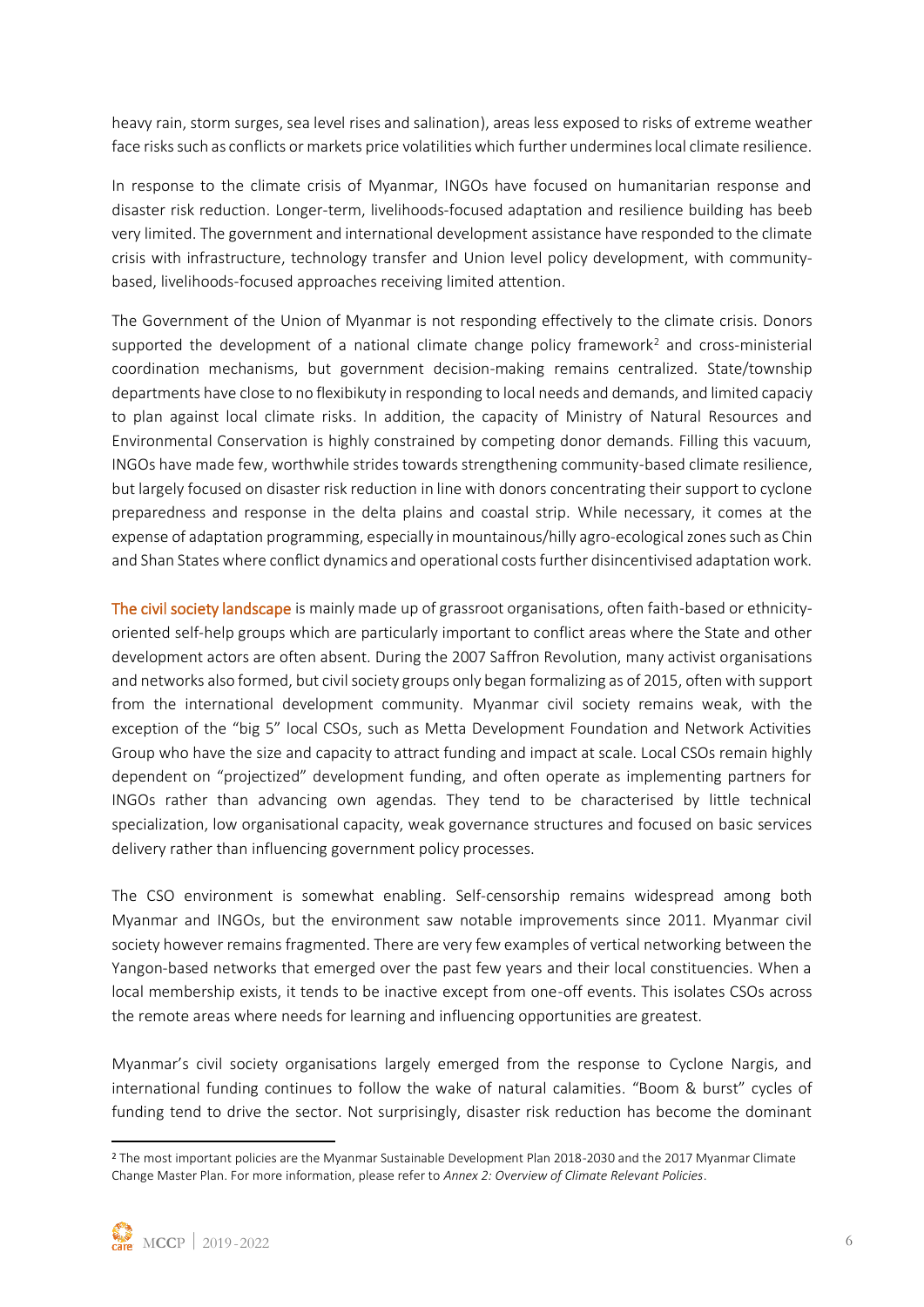paradigm of climate resilience among both local CSOs and INGOs, with less funding available for longterm, livelihood-focused climate adaptation work.

## 2. Rationale

The main rational for choosing the overall focus and approaches to climate change includes:

Limited capacity in implementing progressive climate policies. While Myanmar has a policy framework on climate adaptation, Government and civil society have insufficient capacity for implementing the policies and there is limited local experience to draw upon.

Low civil society capacity. Given the high occurrence of extreme weather events and donor priorities, Myanmar civil society responds to climate resilience through disaster risk reduction. In consequence, local civil society has insufficient capacity for climate adaptation programming and policy influencing.

Weak, vertical civil society linkages. Myanmar's emerging CSO networks are Yangon-based, with few climate-relevant networks active below State-level. As such, non-Yangon based CSOs enjoy few opportunities for learning and influencing, whereas Yangon-based CSOs lack the evidence, legitimacy and collective weight of national networks to influence more effectively.

Insufficient CARE capacity. CMM offers expertise in climate-relevant areas such as disaster risk reduction and food & nutrition security, but no climate-specific expertise. By building CMM expertise on climate resilience, CMM would be able to climate-proof the entire rural programme portfolio.

Adaptation niche. CARE has much to offer in driving evidence-based learning, knowledge sharing and policy influencing through gender transformational approaches to climate adaptation. This is our climate "niche" in Myanmar. CARE already enjoys an international reputation on climate adaptation and the capacity and access to global networks necessary for CMM to position itself as a relevant player.

## 3. Programme Objective

The programme seeks to increase the resilience to climate change, disaster and conflict of women and girls in remote, rural areas by building the capacities for climate resilience programming of CMM and its civil society partners. By 2022, CMM should be recognized as a resource and leader on gender transformational approaches to climate resilience building, in particular community-based climate adaptation (CBA).

The programme focuses on supporting CMM in strengthening the technical knowledge and skills of staffs and partners; generating evidence and learning; integrating learning; and using evidence and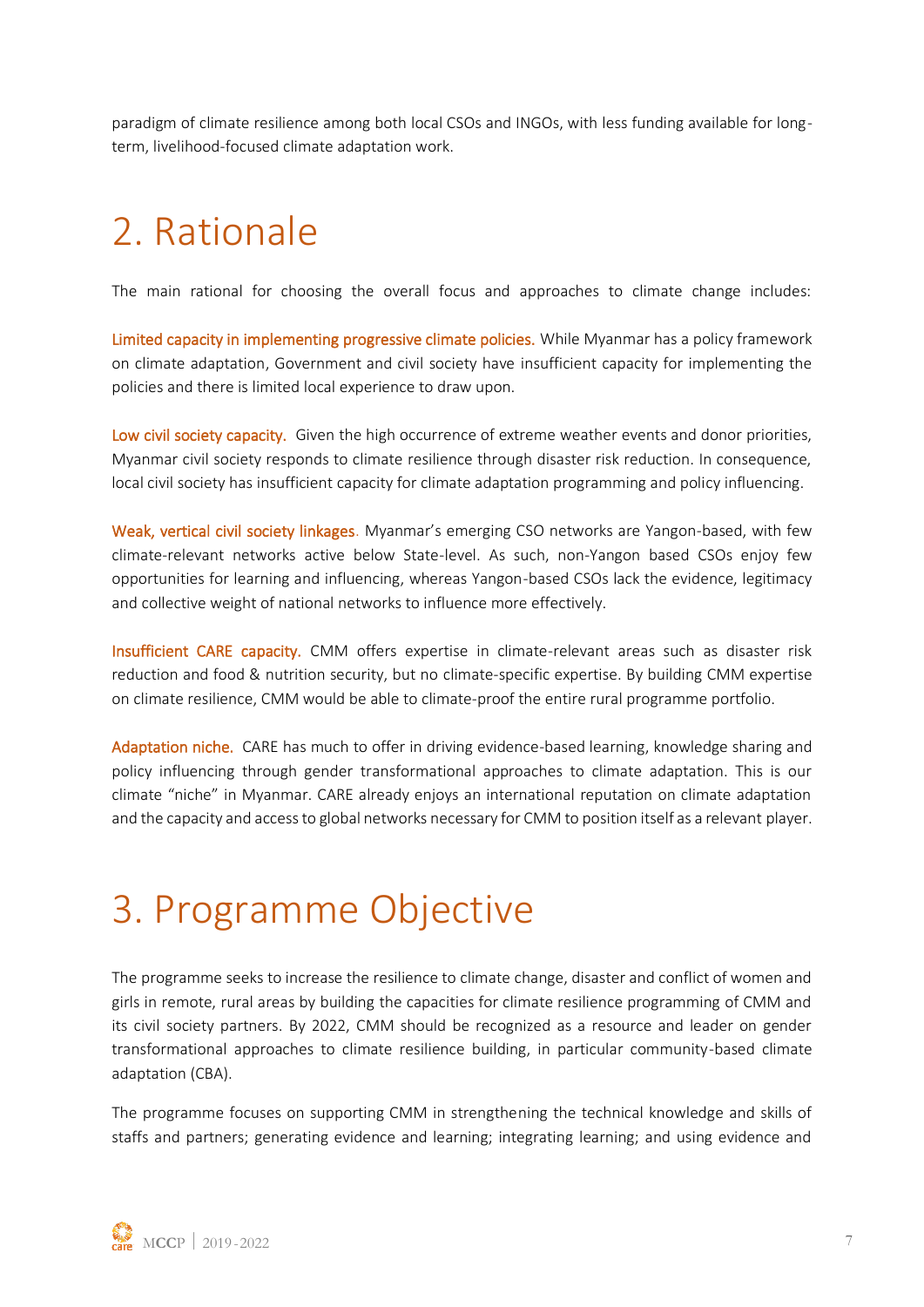learning to inspire civil society and influence government. This has been captured in the overall and immediate objectives as follow:

Overall objective | Women and girls are resilient to climate change, disaster and conflict.

Immediate objective | CARE Myanmar and partners have capacity to strategically integrate climate resilience into their programming and advocacy at township and Union levels.

The objectives will be achieved through four mutually supportive outcomes: (1) Improved technical skills of CMM and partners. (2) Generating evidence and learning through climate adaptation modelling. (3) Supporting integration of climate resilience across the CMM Long-Term Rural Programme portfolio. (4) Work with civil society organisations in influencing government climate policy making and implementation.

# 5. Theory of Change

The programme's theory of change represents a sequenced process that roughly follows the four outcome areas. The outcomes are mutually supportive and the intervention areas overlap through an iterative process whereby the strategy is periodically adjusted based on lessons learnt. This "learning loop" is illustrated, as follows:



The programme will start with a six-month inception phase during which CMM will be recruiting and inducting new staffs; entering new partnerships – or broadening existing partnerships; exploring new influencing spaces; and setting up operations for the pilot learning project in Lashio Township, northern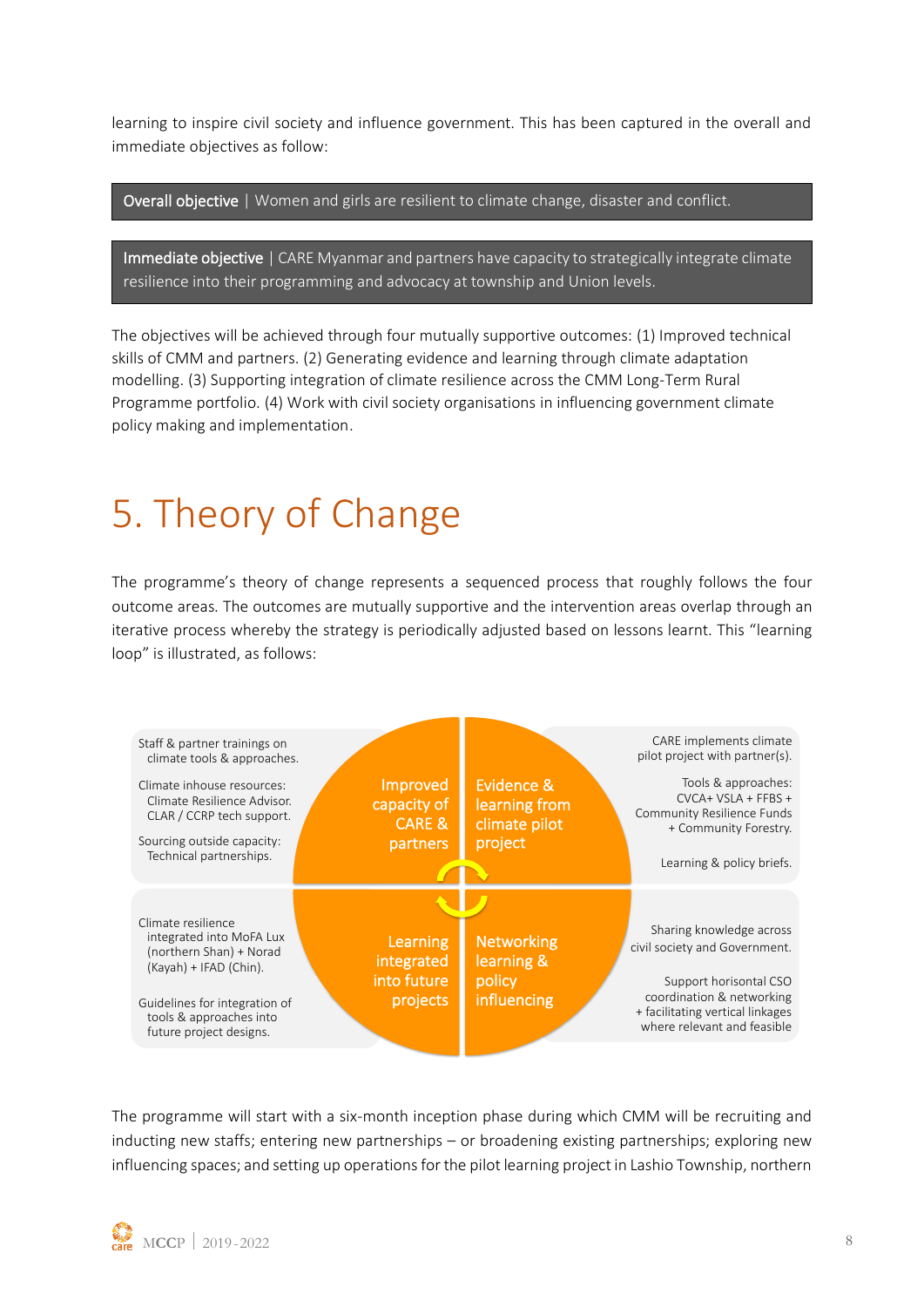Shan State and potentially in relation to the Western States Agribusiness Project (WASP), with support from International Fund for Agricultural Development (IFAD) and Danida, in Chin and Magway states.

#### Outcome 1 | Improved technical skills of CARE Myanmar and partners

Improving technical skills is the first steps for CMM to meet any of the outcomes of the programme.

CMM staffs and partner staffs will upgrade their skillsets through workshop trainings and individual coursework. The staff skills development is coordinated by an MCCP-funded Climate Resilience Programme Advisor. Finally, beyond one-off trainings, the in-house technical expertise is continuously developed through the learning-by-doing process of generating evidence and documenting learning (Outcome 2) and then integrating the learning into new and existing projects (Outcome 3). In addition, the CDK Lower Mekong Climate Capacity programme offers an opportunity for CMM to learn from the Community Based Adaptation (CBA) knowledge and experiences of CARE Laos and CARE Vietnam, among other means through cross-country learning visits.

Staff skills upgrading will focus on tested CARE CBA tools and approaches, but should not be limited to climate adaptation, nor to CARE's own knowledge and resources. Knowledge and skills of relevance to influencing government policies and programmes of with relevance to climate resilience shall also be part of the capacity building for CMM to inspire civil society and influence government (Outcome 4).

CMM will fast-track the capacity building process and also build on existing knowledge in Myanmar by working with "technical partners" in the capacity building process. During the inception phase, CMM will identify and entering into technical partnerships, with INGOs such as the International Institution of Rural Reconstruction in Chin State, Mercy Corps or Action Contre Le Faim, and/or local CSOs such as Myanmar Institute for Integrated Development and Metta Development Foundation in Shan State.

#### Outcome 2 | Evidence and learning generated

CMM will generate evidence and learning to complement existing CARE climate resilience, especially CBA, knowledge products. The evidence and learning will help CMM in developing the climate resilience best practices to be integrated into new and existing CMM projects, and potentially programming by CMM civil society partners. The evidence and learning will also inform the continuous upgrading of the technical skills of CMM and partners (Outcome 1) and provide the learning and evidence necessary for inspiring civil society and influencing government (Outcome 4).

The participatory approach will combine tools and methods such as Climate Vulnerability & Capacity Assessments (CVCA), gender assessments, Community Adaptation Action Plans (CCAP) and testing of Community Climate Resilience Funds to support community-led adaptation measures, possibly through existing CARE Village Savings & Loans Associations.

Learning and evidence will be generated from across existing project from across the Long-Term Rural Programme, for example the Western States Agribusiness Project in Chin and Magway states. However, the MCCP will also support a climate learning pilot project in Lashio Township of Shan State. Through learning by doing with partners, the pilot will test participatory tools and approaches for community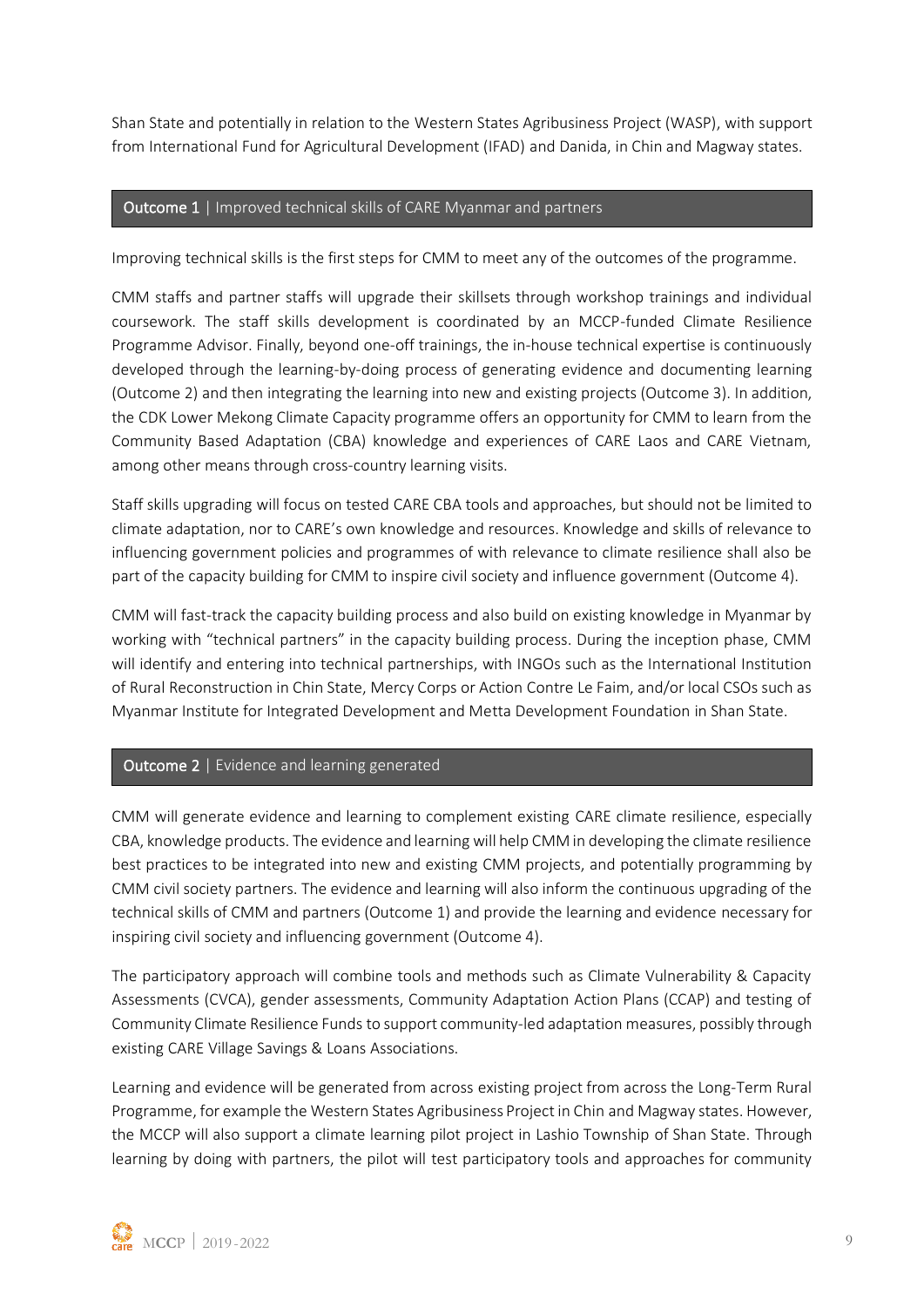mobilisation and community-led planning processes. The learning pilot is a "laboratory" in which CMM and partners adjust the CBA tools & approaches to a Myanmar context, for the first time.

The Climate Resilience Programme Advisor will support the MCCP Project Coordinator in assuring the quality of the evidence and learning outputs and its integration across the Long-Term Rural Programme.

#### Outcome 3 | Learning integrated across the Long-Term Rural Programme portfolio

The climate learning pilot is not an end in itself, but part of capacity development and a means to developing the best practice that informs the integration of climate resilience across the CMM Long-Term Rural Programme portfolio.

One approach is to integrate climate resilience into the design of *new* projects of the programme portfolio – and new programmes and strategies such as the upcoming *CARE Agenda 2030* Asia Regional Strategy.

Another approach is by integrating climate resilience best practice into *existing* projects which, at its simplest, could be accomplished by ensuring that staffs of those existing projects plan against climate risks and monitor against resilience-related indicators. In other cases, however, there will be a need for deeper integration of good practice through add-on activities:

In some cases, the existing project in question may be sufficiently flexible to fund add-on activities not foreseen in the original project document However, in other cases, the MCCP will finance add-on activities of existing projects under the Long-Term Rural Programme, including but not limited to projects implemented together with CDK – for example, by introducing Sloping Agricultural Land Technology from the Western States Agribusiness Project into other projects; or by introducing land rights focused resilience measures into the CARE Germany supported Growing Rubber Opportunities project in Mon, Kayin and Tanintharyl states; or perhaps even by using research on the interrelatedness of climate, conflict and market vulnerability drivers to support resilience-building in low-intensity conflict areas where CMM operates, such as Kayah State or, possibly later, in northern Rakhine State.

The decision on where to invest MCCP resources into existing or new projects is made on a case-bycase basis and informed by criteria developed during the inception phase, such as the expected impact on target groups, the potential for influencing government decision-making and value for money. Investments into add-on activities enables the MCCP to multiply impact far beyond its financial scope.

#### Outcome 4 |Influence government policies and implementation of climate adaptation

Incrementally, CMM will engage other practitioners through systematic sharing of the knowledge products developed under Outcome 3 and influence government through engagements in nationallevel policy processes together with, or through, our partners. As the programme matures, CMM will increasingly step up its engagement in existing platforms of relevance to climate resilience and identify relevant advocacy partners, including civil society network. An advocacy strategy specific to Outcome 4 will be developed during the inception phase.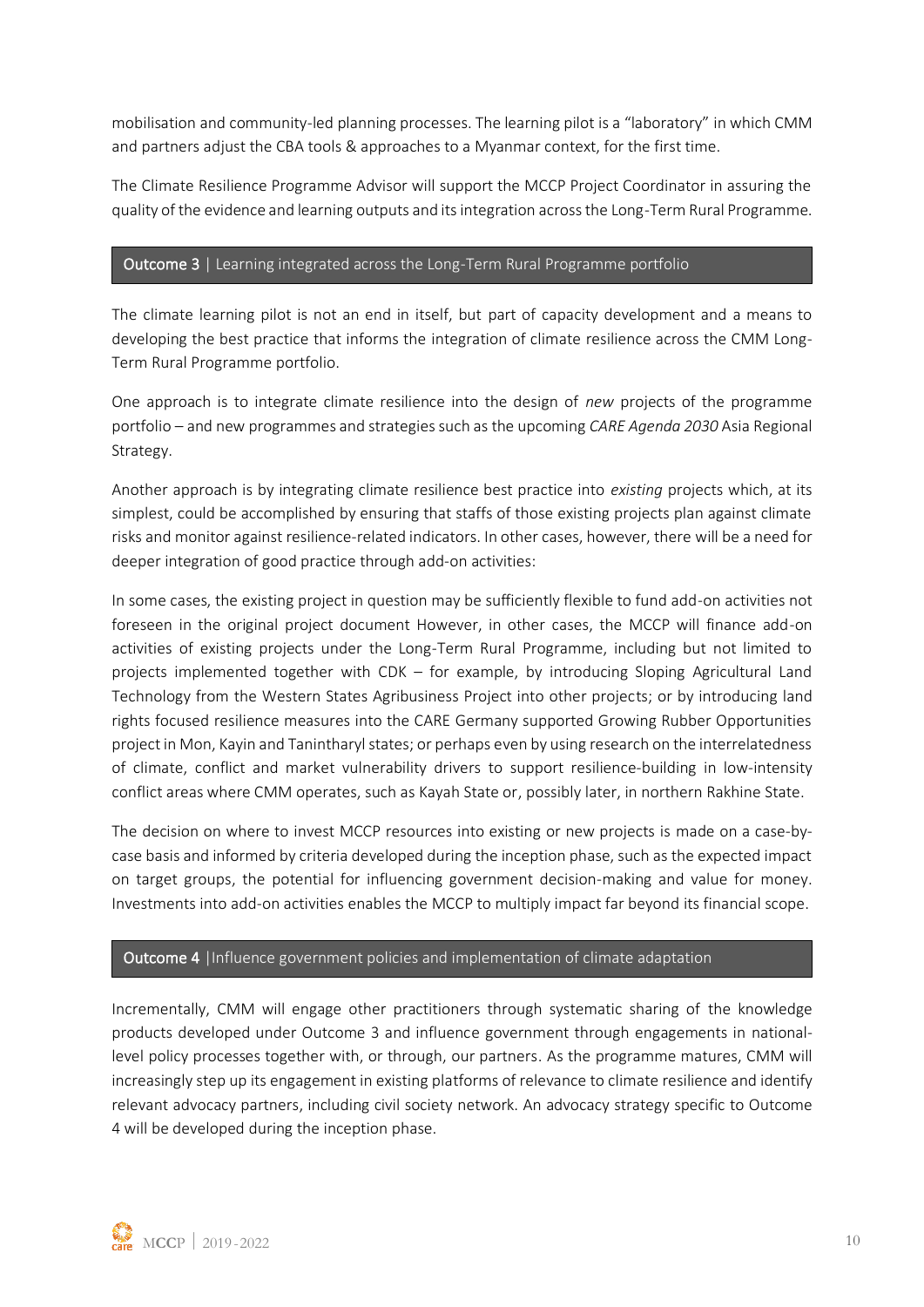## 5. Partnerships

CMM will approach capacity building work as a means to meeting MCCP objectives but always with a focus on strengthening civil society organisations in their own right. The programme sees a strengthen in diversity of partners with complementary skills and experiences. The programme will fundamentally work with two different sets of partners: MCCP-specific partners and t other CMM partners who are supported through other projects.

MCCP-specific partnerships will be entered based on CDK's overall approach to partnerships. Emphasis will be put on identifying partners with an overlapping interest and development outlook to CARE and support and promote partners' own strategies. Focus in these long-term civil society partnership will be on strengthening the capacity of partners to integrate climate adaptation into their strategies and approaches. The following types of partners will be identified during the inception phase:

Implementing partners: These partners play a role in implementing on-the-ground activities. The implementing partner tends to complement CARE ground operations (for example a good reputation in the community), but will always have a strategic value to CARE. This particularly applies to the smaller, often informal organisations that CARE often works with on the ground, such as Meiskwe Myanmar. These tend to be "home-grown," self-help groups which are driven by volunteerism and enjoy strong legitimacy in the eyes of communities. However, other implementing partners could be local CSOs with significant reach and capacity, such as Metta Development Foundation.

The implementing partner role is particularly important to the achievement of Outcome 1, 2 and 3, but more broadly for all outcomes.

Technical partners: These partners offer technical knowledge of interest to fulfilling the objectives of the MCCP. The technical partners will be selected based on concrete technical needs, an ability to support the programme and enter into joint learning and development activities. The technical partners will provide specialised skills from fields of direct relvance to climate resilience-building such as; natural resource management, conservation agriculture or community-based forestry. However, they may also offer expertise in fields of indirect relevance, notably gender equality and women's empowerment.

The technical partner role is particularly important to the achievement of Outcome 1 and 2 but could also support Outcome 4 by providing expert input into advocacy work.

Advocacy partners: Myanmar civil society organisations and networks working at local or Union level or organisations spanning the local union level divide. It is likely that some local implementing partners will also take on advocacy activities and thus serve as advocacy partners vis-à-vis local government. Union level advocacy partners is only anticipated to be identified from the second year of implementation, based on a deeper knowledge of potential advocacy agendas to be promoted and the civil society landscape. MCCP support to civil society partners will be diverse and depend on the existing capacity and experience of the CSO partner: At a local level emphasis is likely to be on supporting local level actors in constructively engaging local government institutions in promoting the integration of adaptation measures. At a national level, where partners are likely to include Yangon-based think tanks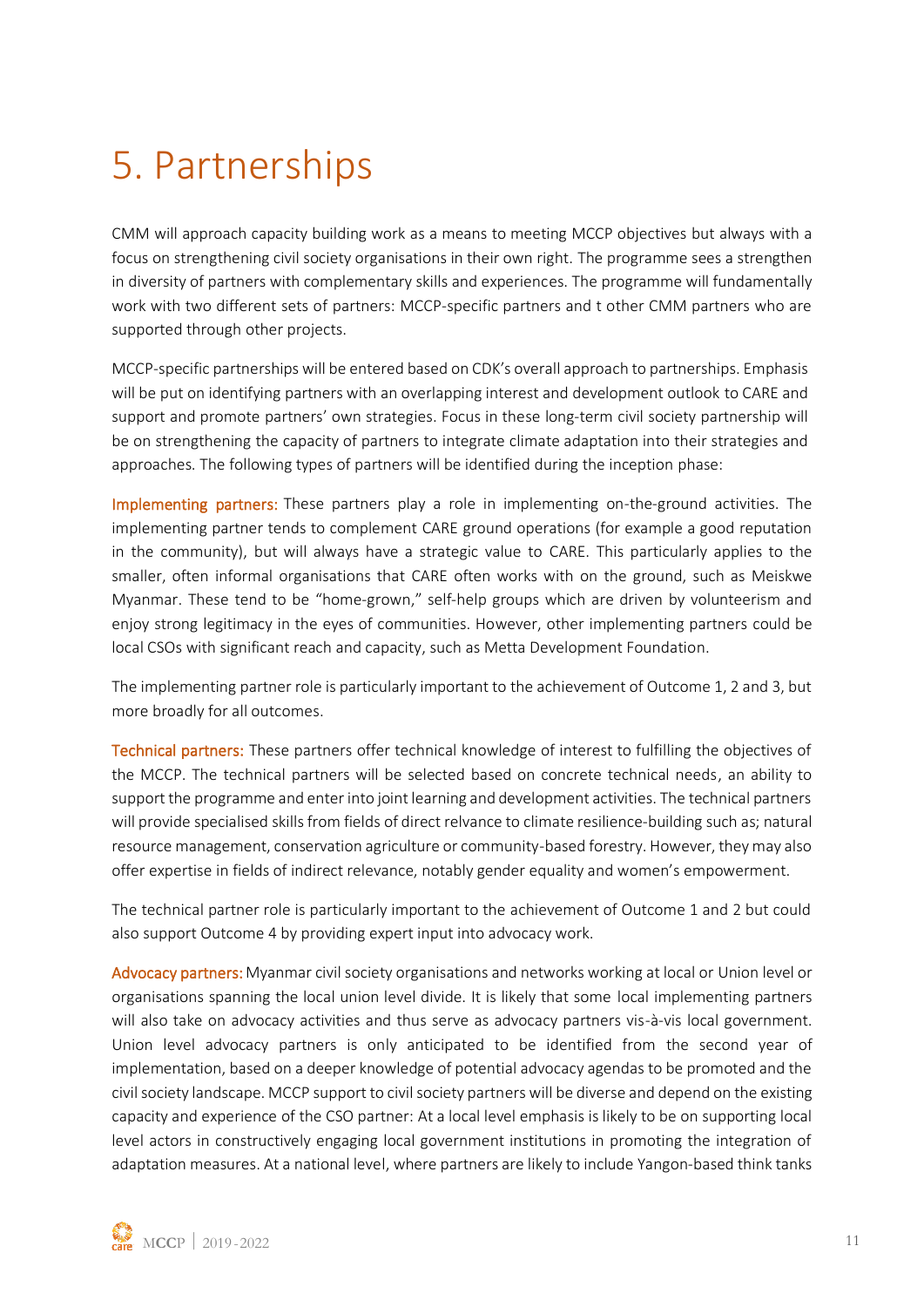or national networks, the focus of engagement would typically be to ensure technical knowledge, and linkages to local level experiences and challenges. Provided the lack of vertical linkages in Myanmar civil society, linking the local level and Union level will be a an important contribution of the programme.

The advocacy partners will join CARE in promoting issues of shared CMM-partner interest. This typically includes sharing of targeted knowledge and learning products at local and national civil society spaces; mobilising the broader civil society; strategic media engagements, and government lobbying.

The advocacy partner role is particularly important to the achievement of Outcome 4 yet is also highly relevant to the achievement of Outcome 1.

In what regards support for non-CDK partners, a major part of MCCP activities focuses on projects supported by CARE Member Partners other than CDK. The civil society partners of those projectrs are diverse and will serve diverse functions in the project, from implementing CARE-led activities to more *core* partnerships which are supported in implementing own activities and pursuing own policy agendas in support of the MCCP overall objective.

## 6. Approach

CDK (CARE Denmark Strategy 2018-2025) works towards a dignified life for the most climate vulnerable. In this document, reference is made to a "right to climate resilience" to underscore the fact that meeting *needs*is not an end in itself. The *end* is for governments to provide services which help increase the resilience of those most vulnerable to climate change. The approaches applied within the MCCP is an attempt at translating this overall approach into concrete praxis with relevance for Myanmar.

The MCCP links directly to CMM overall strategy for Women & Girls in Remote, Rural & Conflict Affected Areas Long-Term Programme (2018-2028) which seeks to "strengthen resilience of women and girls to climate change, conflict and disasters in remote, rural area". The programme seeks to strengthen climate resilience through an integrated approach to longer-term, livelihoods-focused adaptation which includues disaster risk reduction and nexus programming. CMM has identified civil society strengthening and policy advocacy as a pathway to strengthening the resilience of its target groups, placing particular emphasis on networking among women's organisations and networks, and on promoting dialogue among CMM civil society partners and government, at all levels.

Climate resilience programming. In spite of the key role women play in agriculture, they often lack access to information, resources, services, land, finance, technology and access to local institutions that are more easily accessible to men. Women farmers are also more exposed to climate change than men. They tend to be more dependent on natural resources for their livelihood, have fewer endowments and entitlements to help absorb shocks and may not equally benefit from agriculture. In all, the weak capacities and high exposure to climate change make women less resilient and combined with the equally important role that women play in household economy, food security and caretaking, gender inequality results directly in increased food and nutrition in-security.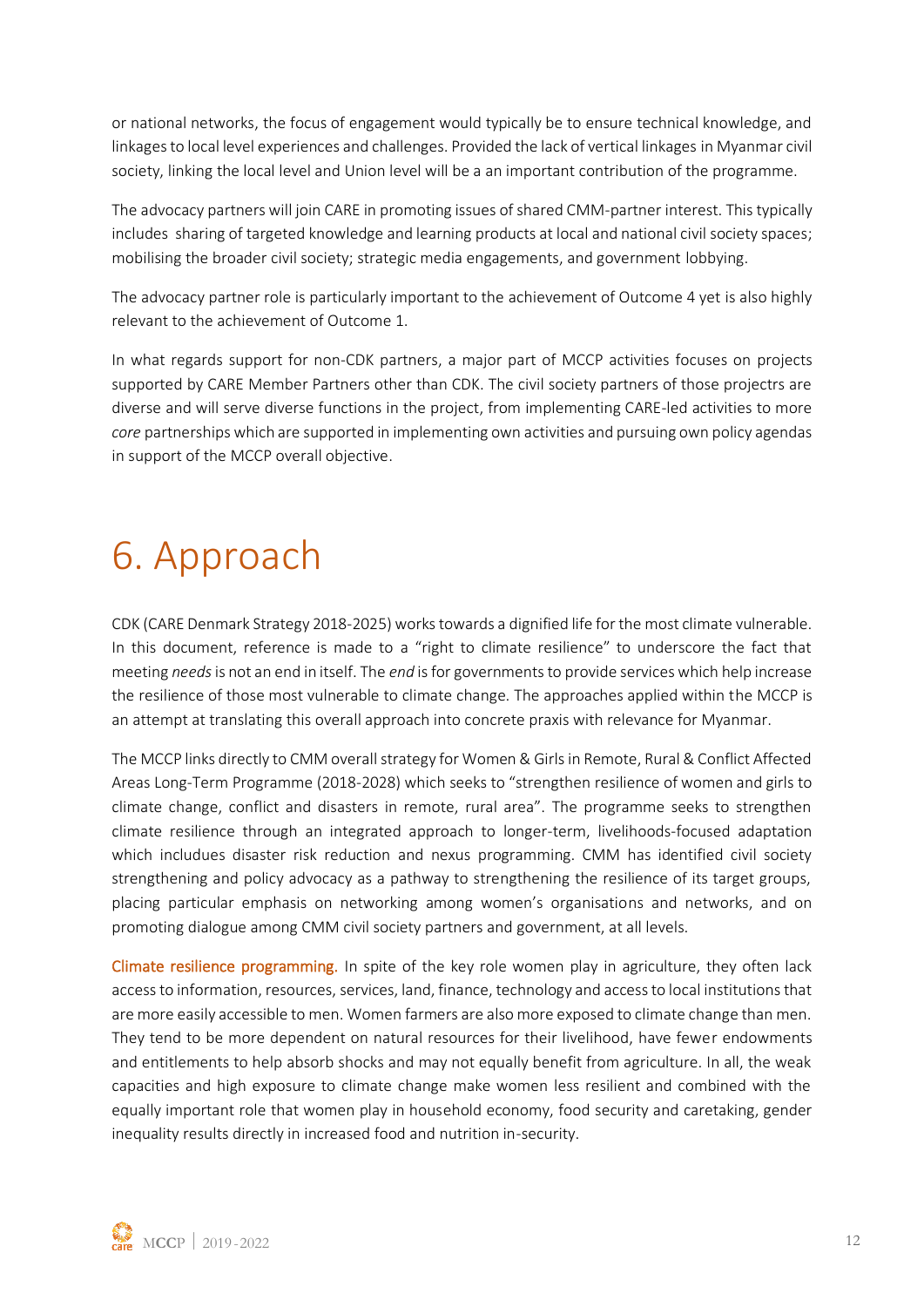Gender transformative adaptation approaches create opportunities for individuals to actively challenge existing gender norms, promote positions of social and political influence for women in communities, and address power inequalities between persons of different genders, while adapting to the threats posed by climate change by keeping the needs of vulnerable communities at the centre of all activities. This is not simply about giving women and men equal resources in adaptation programmes but about adopting, integrating and promoting good practices to address all three domains of gender equality; building agency, changing structures and transforming gender relations through community-based climate adaptation activities. As part of CBA, CMM will engage in disaster risk reduction, creating resilient livelihoods, building adaptive capacities, and addressing the underlying causes of vulnerability.

Nexus programming. Though long-term development and humanitarian actors often operate in isolation and with different and separate logics, building climate resilience offers opportunities to bring together these two distinct systems of work. Climate resilience programming in fragile contexts can provide a bridge between the development and humanitarian actions to ultimately reduce the impact of shocks and stresses on vulnerable people, facilitate early action and reduce humanitarian need. For example, disaster and climate risk informed development programmes can reduce the need for humanitarian assistance by providing options for people to recover from shocks and stresses. The recurrent and chronic conflict in northern Shan State for example, has resulted in the recent displacement of more than 10,000 people. Working on developing models for providing alternative resilient livelihood sources, improved access to land and forest resources, as well as access to climate resilience agriculture practices and technologies for such displaced people could help not only improve their resilience to long-term climate impacts, but also meet their urgent needs and help alleviate some of the major impacts of conflict and displacement. Such models could also be relevant and up-scaled in other parts of the country that are suffering from conflict and disasters. Moreover, reducing disaster risks, improving resilient livelihoods, addressing underlying causes of vulnerability and building capacities of vulnerable people aid in building the adaptive, absorptive and transformative capacities dealing with the different impacts of shocks and stresses such as conflict, disasters, and climate change.

Approach to innovation and scalability. The MCCP will promote innovation whilst also seeking to multiply impact through scale. However, because climate change is locally contextual, any innovation must be driven by local context and respond to local needs. The first scaling pathway is largely internal, by integrating the tools and methods into upcoming and future CMM projects, as well as ensuring that partners and, where feasible, local government understand, appreciate and integrate the tools and methods into their work. The second scaling pathway is external, by engaging in dialogue and advocating for the tools and methods to be adopted by government at all levels.

Local adaptation innovations must respond to local challenges and demands, and some innovations will have potential for scaling, whether commercial scaling together with business partners or institutional scaling with government actors. However, in most cases, local innovations cannot readily be up-scaled, but must be adapted to a local context: Experience demonstrates that there are no one-size-fits-all solution because local needs continuously change, as does the climate. Therefore, the MCCP seeks to scale community-based adaptation approaches as a method and concept that help communities build the knowledge and anticipatory capacity to identify local solutions and continuously adapting those solutions as their needs alter in a changing climate.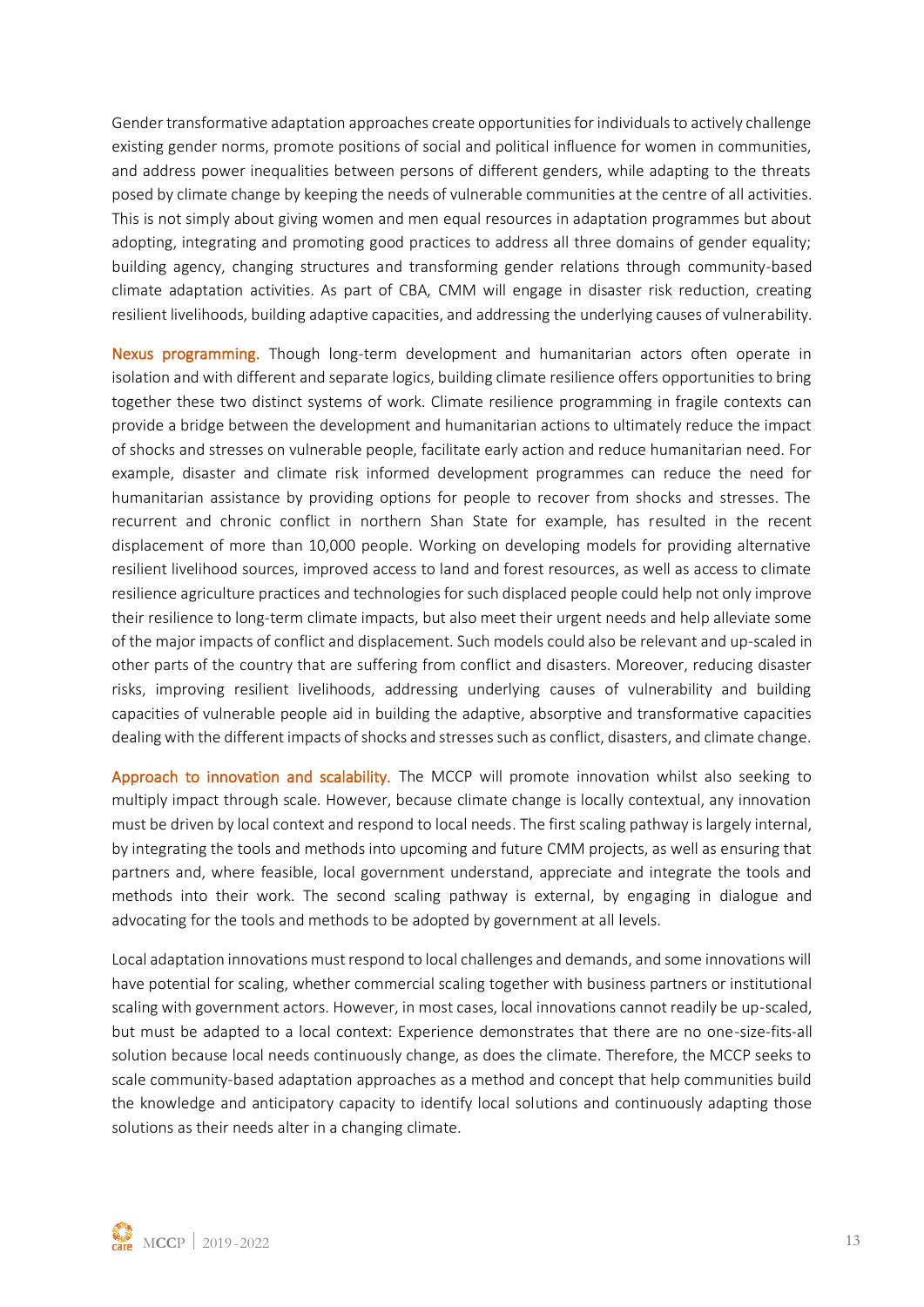## 7. Impact groups

The overall aim of the programme is to impact the resilience of women and girls in remote, rural areas of Myanmar. Provided the strategy of the programme the geographic focus will coincide with existing and new projects/programmes of CMM and partners, but the northern highlands are set to receive particular focus because of negligence by government and development partners. The states of northern Shan (MCCP Climate Learning Pilot), southern Chin and northern Magway states (CDK Western States Agribusiness Project – IFAD/Danida) will have immediate priority, whilst the states of Kaya (CARE Norway Framework Programme – NORAD) and Mon, Kayin and Tanintharyl (Growing Rubber Opportunities – SwissAid) are highly likely to see integration of learning from the other states.



### 8. Local to global advocacy

The approach of linking local to Union level provides a major challenge due to the weak vertical connection within civil society in Myanmar between the political centre in the Bamar-dominated lowland and the highland areas dominated by ethnic minorities. The programme will where achievable promote vertical linkages and support the voices of representative highland organisations vis-à-vis Union level organisations and network. The willingness and ability to develop such linkages will be a key criterion in selecting advocacy partners. MCCP will where relevant link to the global level through the Southern Voices on Adaptation networks of the CDK Climate Learning and Advocacy for Resilience (CLAR) programme and through the joint CARE International climate advocacy led by the CARE Climate Change Resilience Platform (CCRP).

### 9. Link to the SDGs

The MCCP is having a strong focus on Climate Action (SDG 13). However, climate risk for the most vulnerable and excluded cannot be reduced without achieving gender equality (SDG5), and no poverty eradication (SDG1) and zero hunger (SDG2) without securing the right to climate resilience through long-term adaptation measures, including for those who tend to be left behind – namely women and girls in remote, rural and conflict-affected areas.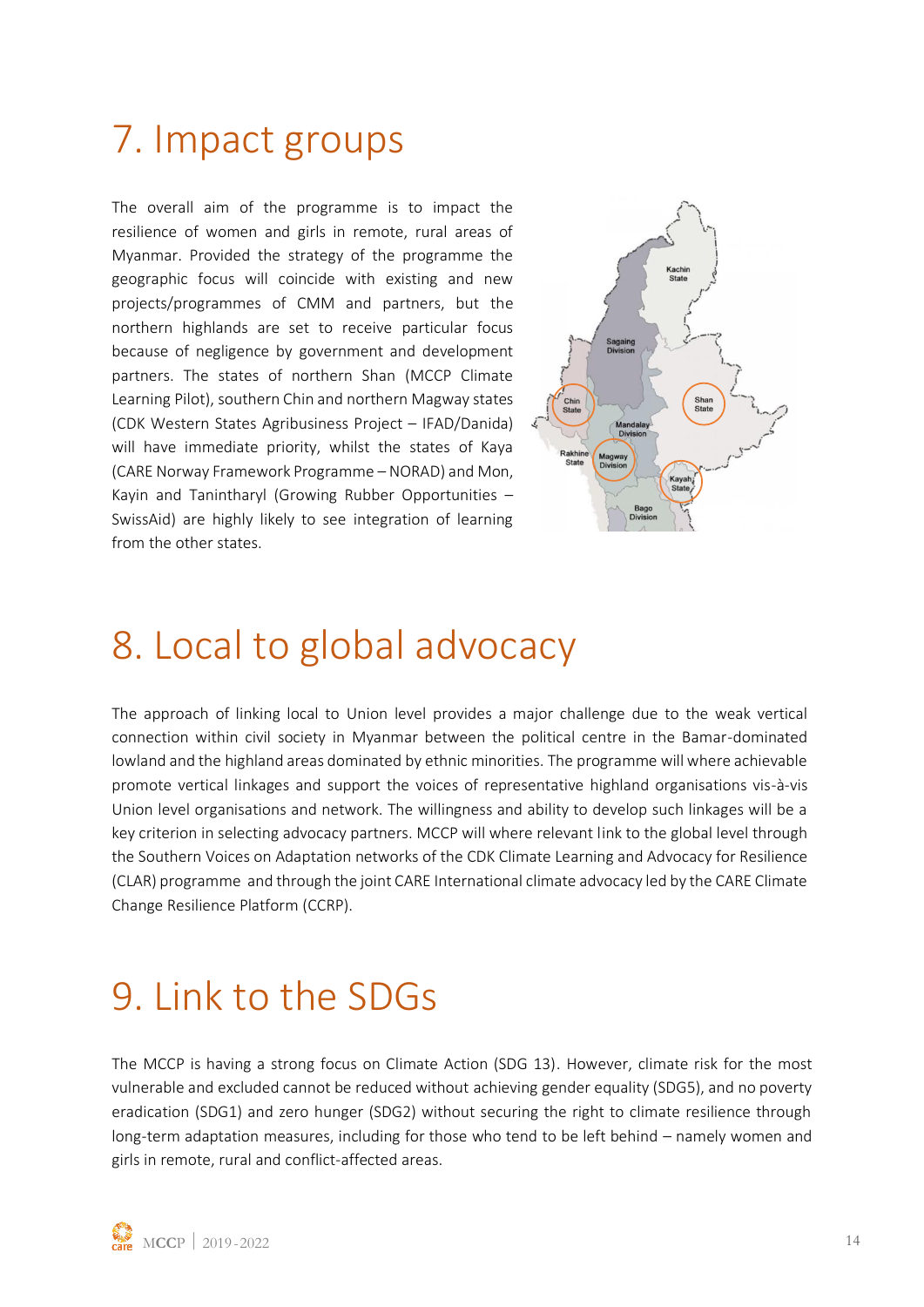# 10. Gender equality & social inclusion

Throughout the programme, CMM will focus on gender transformational approaches to climate resilience, focusing on climate resilient agricultural technologies and innovations. That is, the approach to climate resilience is not only in line with the CMM and CDK strategic objectives but builds on the extensive experience and reputation of CMM in the thematic areas of food and nutrition security as well as women's economic empowerment. Provided the strong gender background of CMM "gender transformational climate resilience" is highly likely to become the niche of CMM within climate change. As part of the strategy, CARE will work with core partners in order to ensure that marginalized women's voices are raised and to provide spaces focussing on food security, climate change, natural resources and livelihood discourses, policy processes and decision-making at multiple levels.

### 11. Sustainability

The MCCP is in its current design intended as a temporary initiative on strengthening climate adaptation practices within CMM programmes and partners. Some functions are temporary whereas other are anticipated to be incorporated into CMM functions and staffing. CDK has a long-term commitment to support CMM within the field of climate change however the current project is designed to strengthen the strategic basis and hereby sustainability for such programmes by strengthening CMM capacity within climate change. The strategies and approaches to be developed and tested will all be based on and tested in respect of potential for sustainability and scaling.

# 12. Sustainability

| <b>Contextual risks</b> | <b>Mitigation measures</b>                                             |
|-------------------------|------------------------------------------------------------------------|
| Extreme weather events  | Activity planning informed by seasonal and daily weather forecasts.    |
|                         | Disaster risk reduction is integrated to the CARE CBA approaches.      |
| Programmatic risks      | <b>Mitigation measures</b>                                             |
|                         | The present strategy must be continuously revisited between CMM        |
|                         | senior management and the programme team, as a minimum during          |
| Strategic leadership    | at the annual programme reflection meetings. Strategic changes         |
|                         | should be made, if and when necessary, to reflect the changing         |
|                         | political context of Myanmar, shifting donor priorities and the CMM    |
|                         | project portfolio, partnerships and priorities.                        |
|                         | Continued attention is to be given to human resources management.      |
|                         | Staff turnover is however a challenge across the Myanmar NGO sector    |
| High staff turnover     | which is why we need to develop staff capacity across the organisation |
|                         | rather than targeting a few individuals. In addition, when hiring a    |
|                         | Climate Resilience Advisor, preference should be given to candidates   |